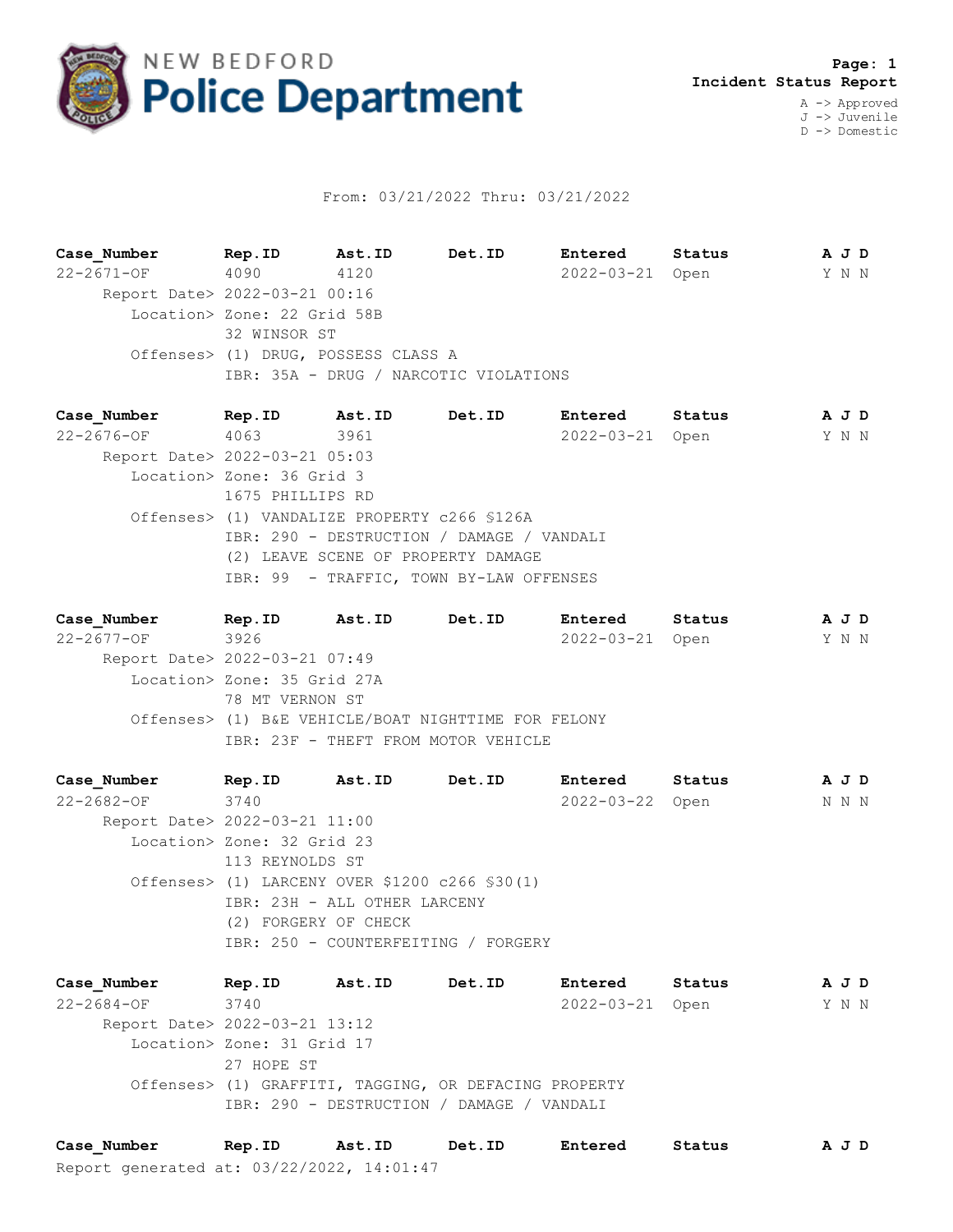

 **Page: 2 Incident Status Report**

> A -> Approved J -> Juvenile D -> Domestic

22-2685-OF 3762 2022-03-22 Open N N N Report Date> 2022-03-21 13:45 Location> Zone: 21 Grid 53 375 S SECOND ST Offenses> (1) LARCENY OVER \$1200 BY FALSE PRETENSE IBR: 26A - FALSE PRETENSES / SWINDLE / CO

**Case\_Number Rep.ID Ast.ID Det.ID Entered Status A J D** 22-2691-OF 3953 2022-03-21 Open Y N N Report Date> 2022-03-21 16:03 Location> Zone: 31 Grid 24 1353 ACUSHNET AVE Offenses> (1) POSSESSION OF OPEN CONTAINER OF ALCOHOL ON PUBLIC WAY IBR: 90G - LIQUOR LAW VIOLATIONS

**Case\_Number Rep.ID Ast.ID Det.ID Entered Status A J D** 22-2693-OF 4023 2022-03-21 Open Y N N Report Date> 2022-03-21 16:33 Location> Zone: 14 Grid 36 54 CAMPBELL ST Offenses> (1) ASSAULT & BATTERY IBR: 13B - SIMPLE ASSAULT

**Case\_Number Rep.ID Ast.ID Det.ID Entered Status A J D** 22-2694-OF 4094 2022-03-21 Open Y N N Report Date> 2022-03-21 16:17 Location> Zone: 23 Grid 64 127 W RODNEY FRENCH BLVD Offenses> (1) VANDALIZE PROPERTY c266 §126A IBR: 290 - DESTRUCTION / DAMAGE / VANDALI

**Case\_Number Rep.ID Ast.ID Det.ID Entered Status A J D** 22-2698-OF 4023 4110 2022-03-21 Closed By ArrestY N N Report Date> 2022-03-21 18:06 Location> Zone: 14 Grid 37A 117 HILLMAN ST Offenses> (1) MURDER IBR: 09A - MURDER AND NONNEGLIGENT MANSLA

**Case\_Number Rep.ID Ast.ID Det.ID Entered Status A J D** 22-2700-OF 4003 3796 2022-03-21 Open Y N N Report Date> 2022-03-21 18:48 Location> Zone: 31 Grid 25A 108 N FRONT ST Offenses> (1) A&B ON POLICE OFFICER IBR: 13B - SIMPLE ASSAULT

| Case Number | Rep.ID | Ast.ID | Det.ID | <b>Entered</b>  | Status | AJD   |  |
|-------------|--------|--------|--------|-----------------|--------|-------|--|
| 22-2706-OF  | 4056   | 3022   |        | 2022-03-21 Open |        | Y N N |  |